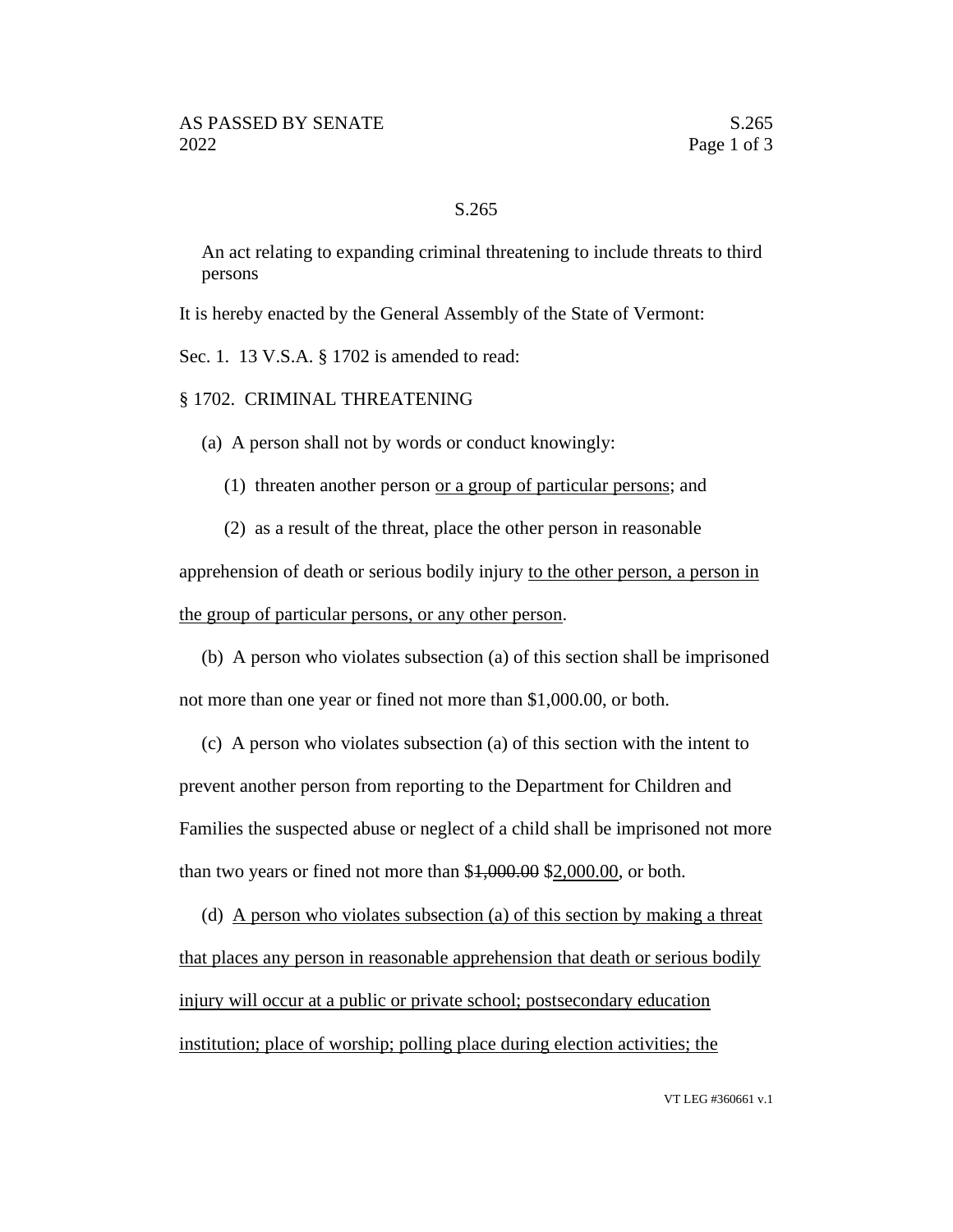Vermont State House; or any federal, State, or municipal building shall be imprisoned not more than two years or fined not more than \$2,000.00, or both.

(e) A person who violates subsection (a) of this section with the intent to terrify, intimidate, or unlawfully influence a person to prevent that person from complying with State laws or rules, State court or administrative orders, or State executive orders shall be imprisoned not more than two years or fined not more than \$2,000.00, or both.

(f) As used in this section:

(1) "Serious bodily injury" shall have has the same meaning as in section 1021 of this title.

(2) "Threat" and "threaten" shall  $\underline{do}$  not include constitutionally protected activity.

(3) "Candidate" has the same meaning as in 17 V.S.A. § 2103.

(4) "Election official" has the same meaning as in 17 V.S.A. § 2455.

(5) "Public employee" means a classified employee within the

Legislative, Executive, or Judicial Branch of the State and any of its political subdivisions and any employee within a county or local government and any of the county's or local government's political subdivisions.

(6) "Public servant" has the same meaning as in 17 V.S.A. § 2103.

(7) "Polling place" has the same meaning as in 17 V.S.A. chapter 51, subchapter 4.